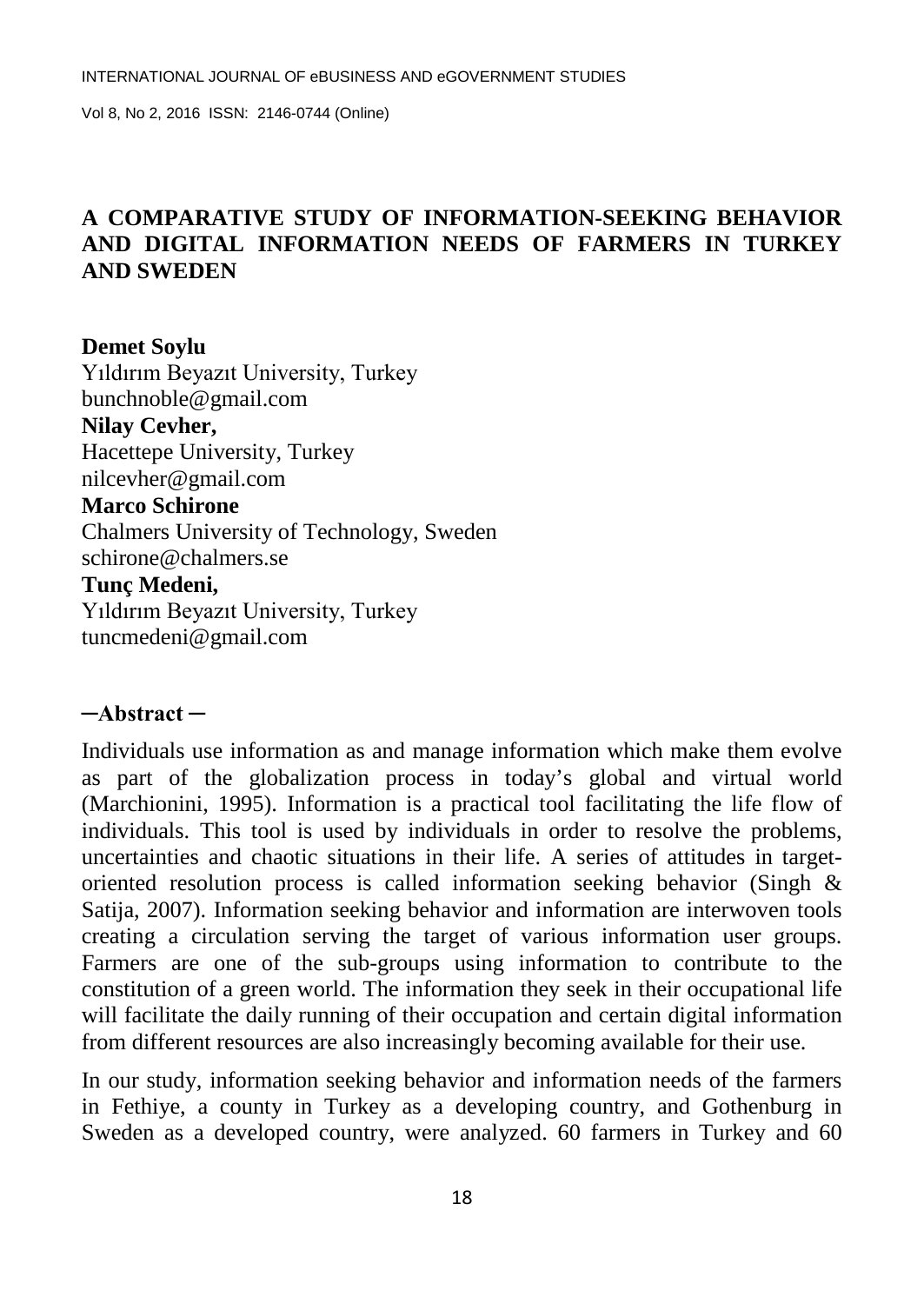INTERNATIONAL JOURNAL OF eBUSINESS AND eGOVERNMENT STUDIES

Vol 8, No 2, 2016 ISSN: 2146-0744 (Online)

farmers in Sweden were included within the scope of our study. What kind of information they seek and what kind of searching tools (internet, journals, books, asking people, applying to the reference desks in the public libraries) they use will be analyzed further in our study, where a descriptive method was used. A questionnaire was used as a data collection tool. Our target group was chosen randomly among the farmers in Fethiye and Gothenburg. It is a comparative study in which findings acquired in two different countries shall be handled taking the country development criteria into consideration. In accordance with the country development criteria, findings will be compared and recommendations are provided. Based upon the acquired findings, recommendations are given about the development of information literacy services and programs for the farmers.

**Keywords:** *farmers, information seeking behavior, information needs, Turkey, Sweden, e-Government* 

#### **JEL Classification:** Q10, O39

## **1. INTRODUCTION AND BACKGROUND INFORMATION**

In the post-modern era we live in, information is a key tool used by all society. It is the factor enriching the society. In the changing world, people need different kind of information to keep up with the recent developments and follow worldwide trends. Information can be handled as a tool demanded by different users. Characteristic of information can be determined according to the type of need demanded by certain professional groups. Namely, each professional group working on a certain theme needs specific information to contribute to the wellrunning of the work process and keep up with the recently-demanded popular professional trends. Among different professional groups, farmers are one of the key groups who need agricultural information in everyday life. Farmers and farmer groups are as vital as other stakeholders such as authorities in municipalities, businessmen, traders, non-governmental organizations, etc. in a rural community. Farmers have a capacity and power to control their environment. They all need and share information about politics, finance, market, technology and in relevant fields. This information cycle is sometimes free of charge; sometimes comes at a price. The information exchange process is an essential part of a farming system. It is important to comprehend communication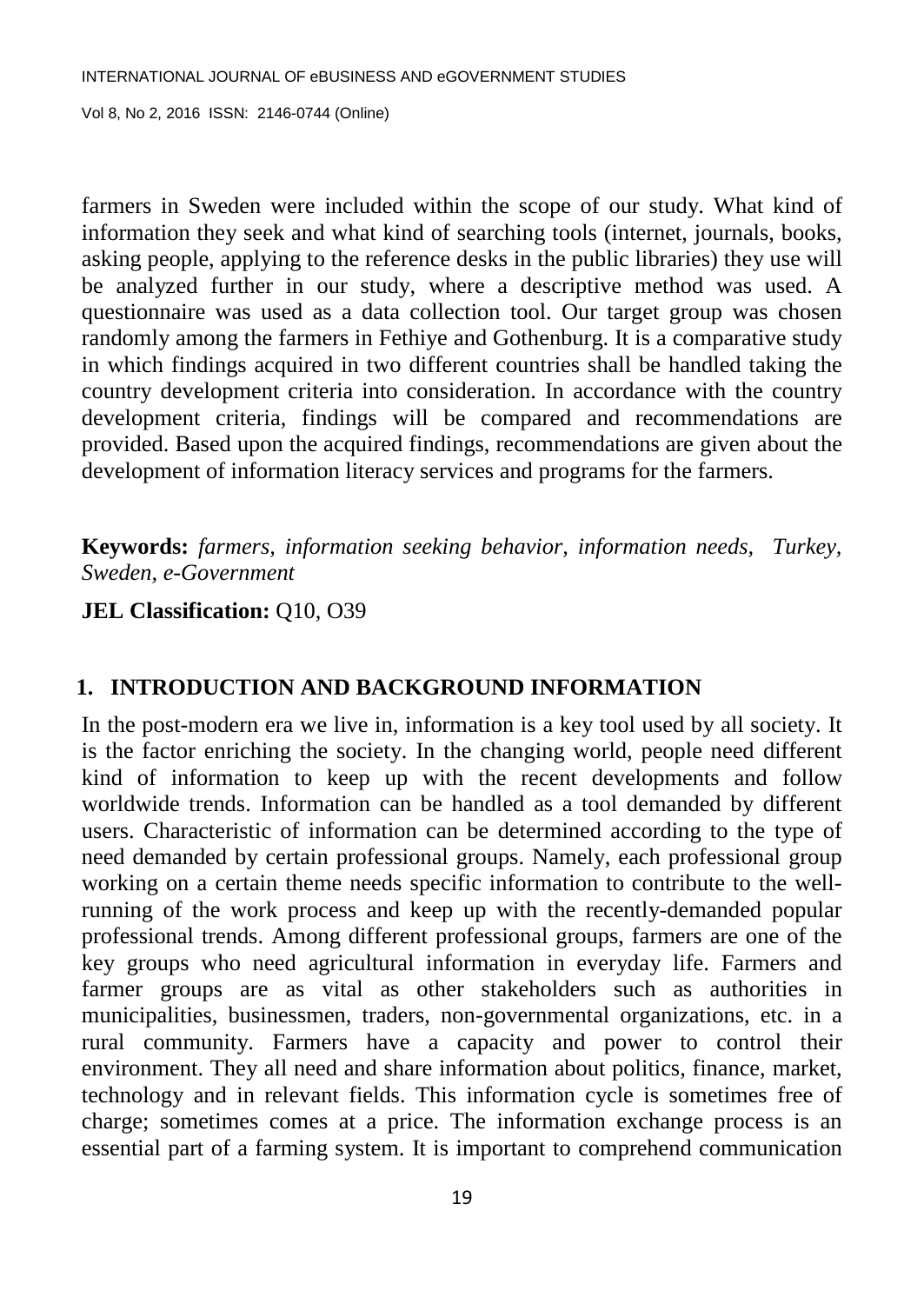networks, environmental situation and changes in the market place in order to understand a farming system where there are lots of sources of innovation and progress. Researchers at Wageningen Agricultural University in Netherlands developed the notion of agricultural knowledge and information systems (AKIS) towards the end of 1980s as reported in EU SCAR (2012). AKIS model, different from other information systems in most technology-based national agricultural research systems, describes a two-way flow of information flow among research, extension organizations and farmers. As the AKIS system promotes a two-way exchange of information, it makes learning process easier for researchers, farmers and other related staff (Ramierez, 1997). On the other hand, one way flow of information has generally practiced through radio and television to transmit basic ideas. However it is not interactive, but very monologic and didactic. Therefore, two media are insufficient in terms of meeting the information needs of farmers while mass media is good at making them aware of innovations (Opara, 2008).

Agricultural productivity and yield can basically be enhanced through information (Opara, 2008). For agricultural and rural development, information is an inevitable element. Farmers need information if they want to succeed. Herein, farmers need other farmers' experience and knowledge, which is called "indigenous information." When farmers face a similar situation that their colleague has already overcome, they may adapt and copy their problem solving methods (Adomi et al, 2003). For instance, in a research conducted in different rural areas of Philippines, it was found out that most common information source of farmers about new seed varieties was other farmers. Agricultural technicians lacked the necessary support that they were supposed to provide the farmers with (Ramirez, 1997, p.6). It is important for them to get the proper, meaningful, familiar and reliable information in time for their competitiveness (Opara, 2008).

Field acquisition, agricultural inputs (seeds, pesticides, agricultural equipment, weather conditions, harvest technology etc.), agricultural technology, agricultural credit (eg. terms of loans), agricultural marketing, food technology can be the main headings for information needs of farmers (Meitei & Devi, 2009). Moreover, the most common sources for farmers to get related and necessary information that they require is through publications (magazines, books etc.), other farmers, family members and friends, community libraries with adequate agricultural sources, visits to organic farms, possible attendance at seminars and regional meetings, audio-visual sources for farmers with lower literacy level (Padel, 2001).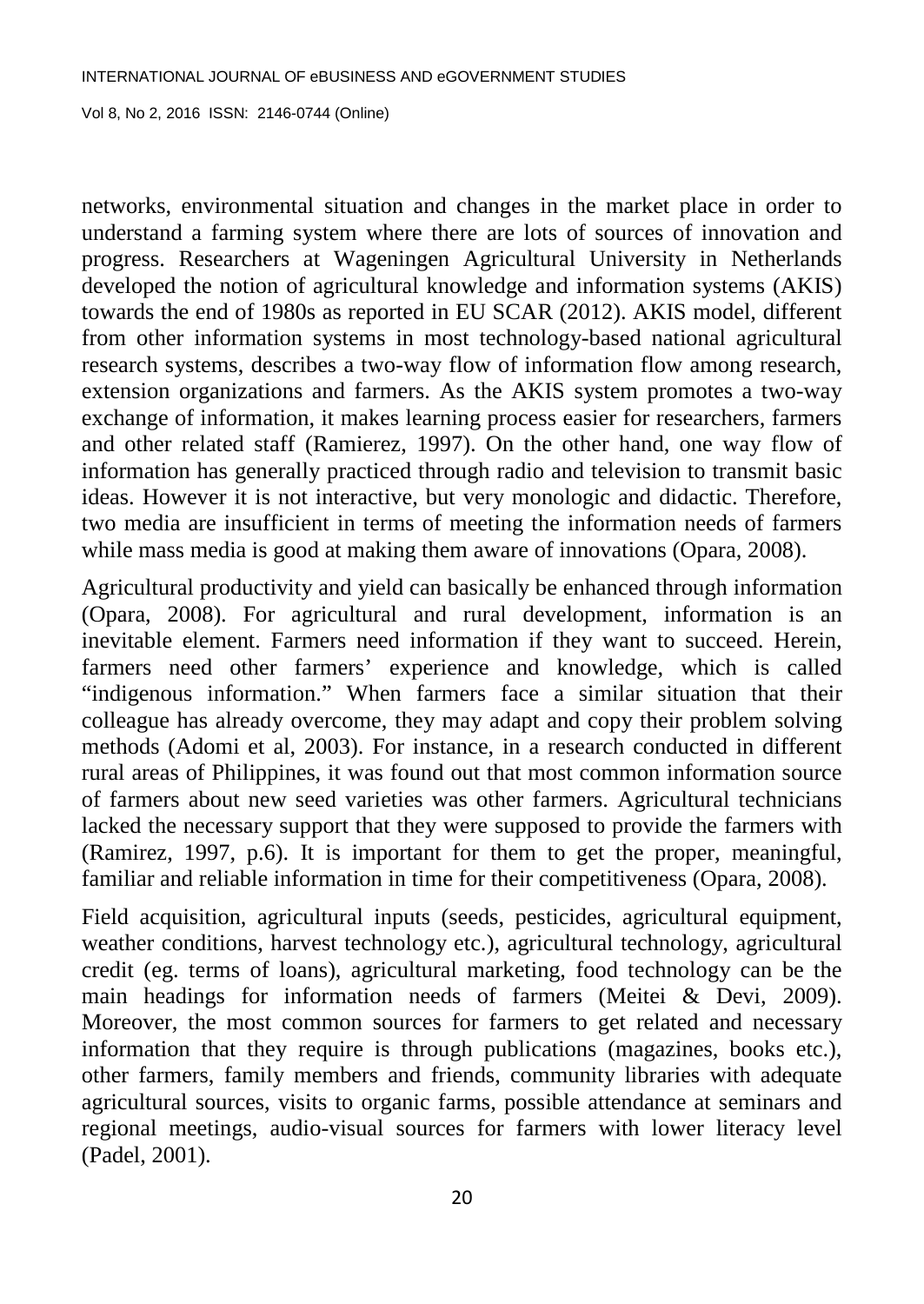In places where economy is mostly based on agriculture, it is crucial to meet the information needs of farmers for national development (Meitei & Devi, 2009). According to a research conducted in Manipur, India, daily information need of farmers is not met due to several reasons like lack of infrastructure, limited manpower to disseminate information in remote areas, lack of an agricultural information center and non-availability of proper information and communication network systems. Considerable work and effort is required for information support for constant agricultural development with the application of emerging information and communication technologies in rural farming community (Meitei & Devi, 2009). Similarly, in rural areas of Nigeria, agricultural information is available; however, the access to this kind of information is limited due to low literacy level of farmers, the lack of infrastructure in rural community and the inadequate number of extension officers who may disseminate such information to farmers (Adomi, Ogbomo & Inoni, 2003, p. 388).

In daily routine, they work with the special purpose of producing more fertilized and healthy products. Their another key mission is to contribute to the greenization process of the world we live in. In their efforts for turning the farms into green and high-quality one, they use practical and theoretical farming tools and methods basing upon their experiences in the farms. In their agricultural activities, they encounter problems such as unfertilized crops and products which leads to the negative fluctuations in the economy, dying plants due to the misuse of pesticides and wrong irrigation methods. Routinely-faced problems in the agricultural working field leads to the loss of motivation and efficiency in the professional-based daily activities of the farmers. Professional efficiency and motivation of the farmers can be enabled with the satisfaction of the information need of farmers.

With the unique purpose of providing practical solutions for the farmers, their information need and information seeking behavior can be analyzed and addressed. According to the addressed need and information behavior, municipalities and farming associations can provide farmers with information that may be beneficial in the daily-based work routine.

Internet is actually a significant source of information for the farmers. In addition, it also provides various services for their benefit. For instance, in Turkey E-Government-Gateway (EGG) provides various services for Turkish farmers. For instance, Turkey E-government-Gateway enables users to access to services of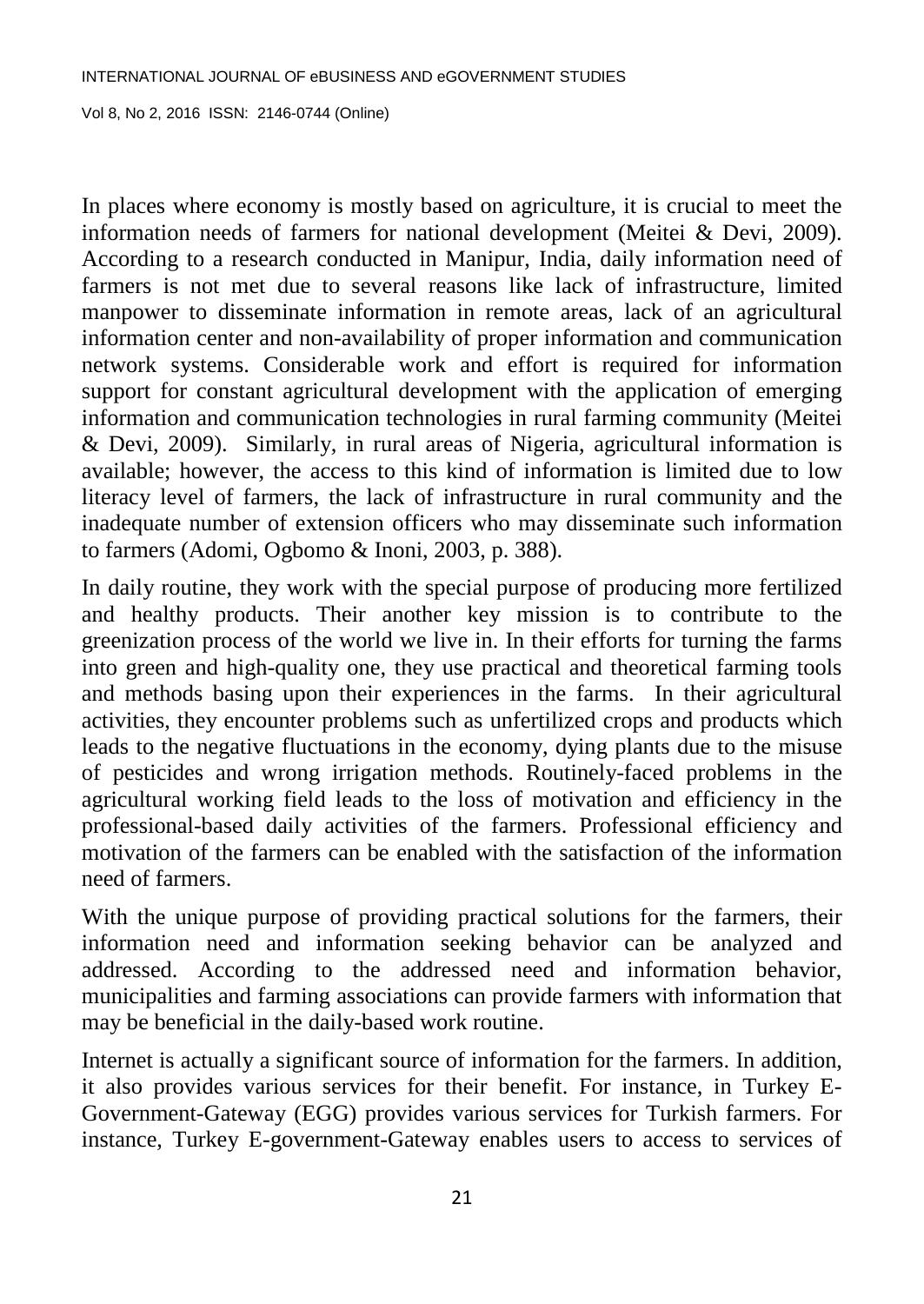Ministry of Food, Agriculture and Livestock. It has subtitles such as Evaluation Services of Agricultural Lands, Agricultural Services (Farmer Registration System), Services of Loss and Income (Query for Loss and Income Payment), Land Consolidation Services, Agricultural and Livestock Support Services, which are given in Turkish below. People can use this system for their agricultural activities from their own personal account.

 EGG aims to offer access to all public services for all stakeholders from a single point in a secure, speedy, high quality, user friendly and uninterrupted manner through information and communication technologies. [\(https://www.turkiye.gov.tr/non-citizens\)](https://www.turkiye.gov.tr/non-citizens). Among the specific services for farmers are access to Farmer Record System (Çiftçi Kayıt Sistemi) and different query services under the jurisdiction of the Ministry of Food, Agriculture and Livestock (Gıda, Tarım ve Hayvancılık Bakanlığı)). Some of these services are interoperable with Geographic Information Systems (GIS), enabling users to view map information with respect to their queries.

 Number of these services can be increased considering other government agencies in charge of related matters and the services they provide. Furthermore, there are also other related projects for improving farming, including certain mobility initiatives. For instance, tablets were distributed to farmers in 2014, as part of Tarbil Project (Agriculture Monitoring and Information System Project (Agriculture Monitoring and Information System Project).

 In our study, we have addressed the information needs of farmers who work in general farming activities and live in Western Sweden which is regarded as a developed country according to the Sweden Human Development Report (2010, 2011, 2012, 2013) (HDR, 2015) and newly-introduced sex-disaggregated Human Development Index (2014) Human Development Report) (HDR, 2015), (Västra Götaland) and Fethiye, a county in Turkey, regarded as a developing country according to Turkey Human Development Report (2011,2012, 2013, 2014) (HDR, 2015). Findings from two different HDI (Human Development Index) background will be shared in the comparative base in our study. Reports of Human Development Index were chosen as it is a statistical tool to measure a country's overall achievement in its social and economic dimensions (Economic Times, 2016) and which provides an alternative to the still common practice of evaluating a country's progress in development based on per capita national income (Stanton, 2007).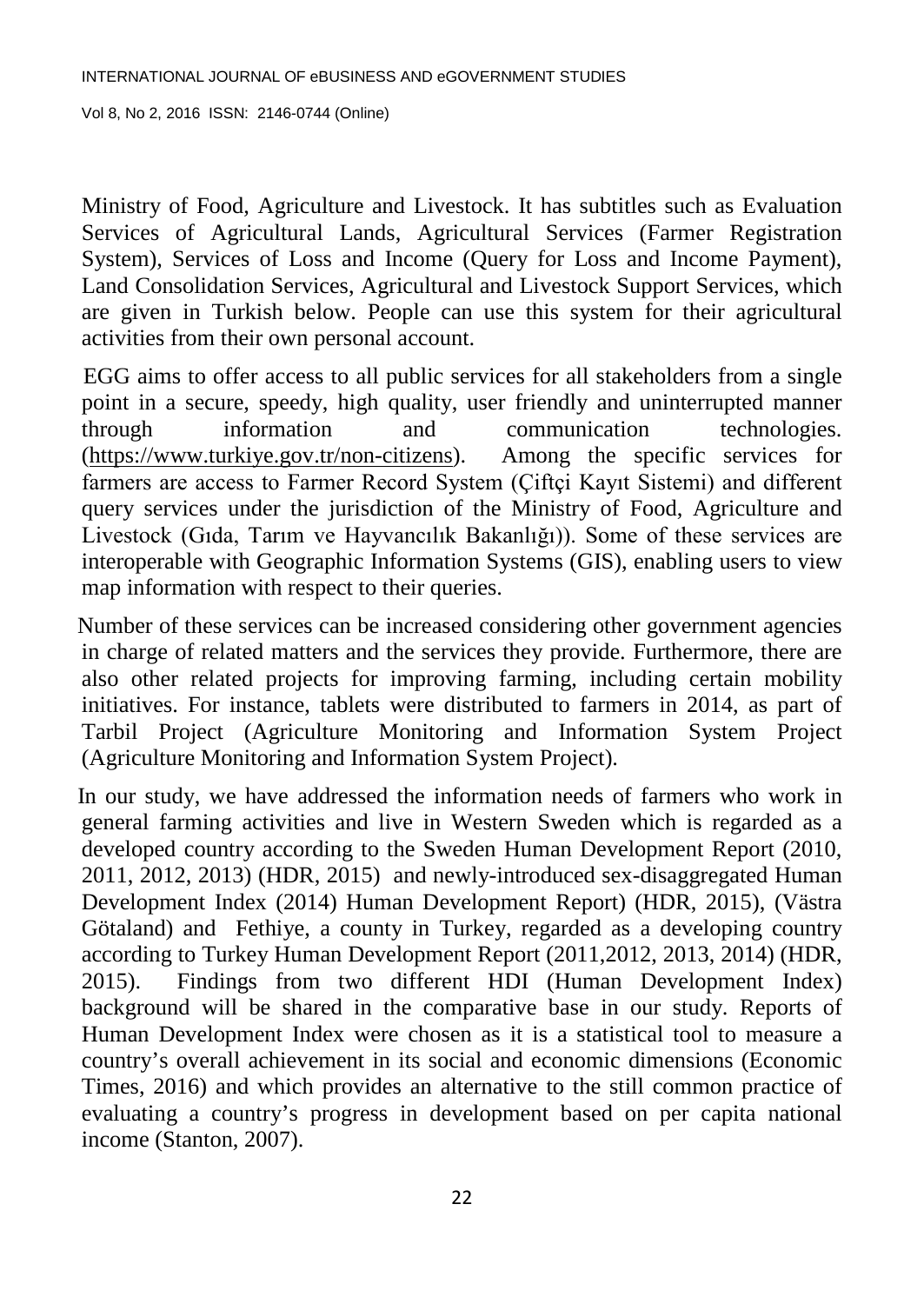## **1.1. General Information about Western Sweden**

Farming in Western Sweden (Västra Götaland) has been research object in fields such as botanic science (Jonsson, Sall & Bryngelsson, 2000), agroecology (Gustavsson, 1998) first attempt to explore the information needs of farmers working in this administrative area, which is one of Sweden's twenty-one counties. Western Sweden has a County Administrative Board, which is a coordinating national authority with supervisory responsibilities. According to its policies, in line with national and EU guidelines, "the agriculture shall be competitive and sustainable while organic farming increases and valuable natural and cultural landscapes are preserved" (Länstyrelse i Västra Götaland, 2015a). In the county, 1,5 million inhabitants live corresponding to the 17 percent of Sweden's population. Its largest city, Göteborg has a population of more than 500,000 dwellers (Länstyrelse i Västra Götaland, 2015b). According to the latest official statistics available, there were 9,285 women and 11,923 men with employment in the agricultural sector in Western Sweden during year 2013, whilst the average income for this sector was 385 100 Swedish crones per household under the same time period (Zhao, Zhang & Klein, 2009). With regard to the impact of Western Sweden universities on the farming sector, Chalmers University of Technology belongs to the research network Food Science Sweden, whose projects often include farming-related outcomes (Food Science Sweden, 2015).

# **1.2. General Information about County, Fethiye in Turkey**

Fethiye is one of the thirteen counties of Muğla, which is an Aegean city, but Fethiye is situated in Meditterranean borders. Fethiye is composed of five municipalities, which are Merkez, Yeşilüzümlü, Eşen, Kemer and Seki Municipalities. It has a population of 183. 184 inhabitants with villages and municipalities. Percent of rural population is 60, 7%, which renders Fethiye approprate for agricultural activities. Other reasons why Fethiye is appropriate for agricultural activities is that it has greenhouse cultivation (Southern Aegean Development agency, 2015)] and fertile soils. In addition to greenhouse cultivation and gardening agriculture, production of cotton has an important contribution to the county economy. In annual base, approximately 250.000 tones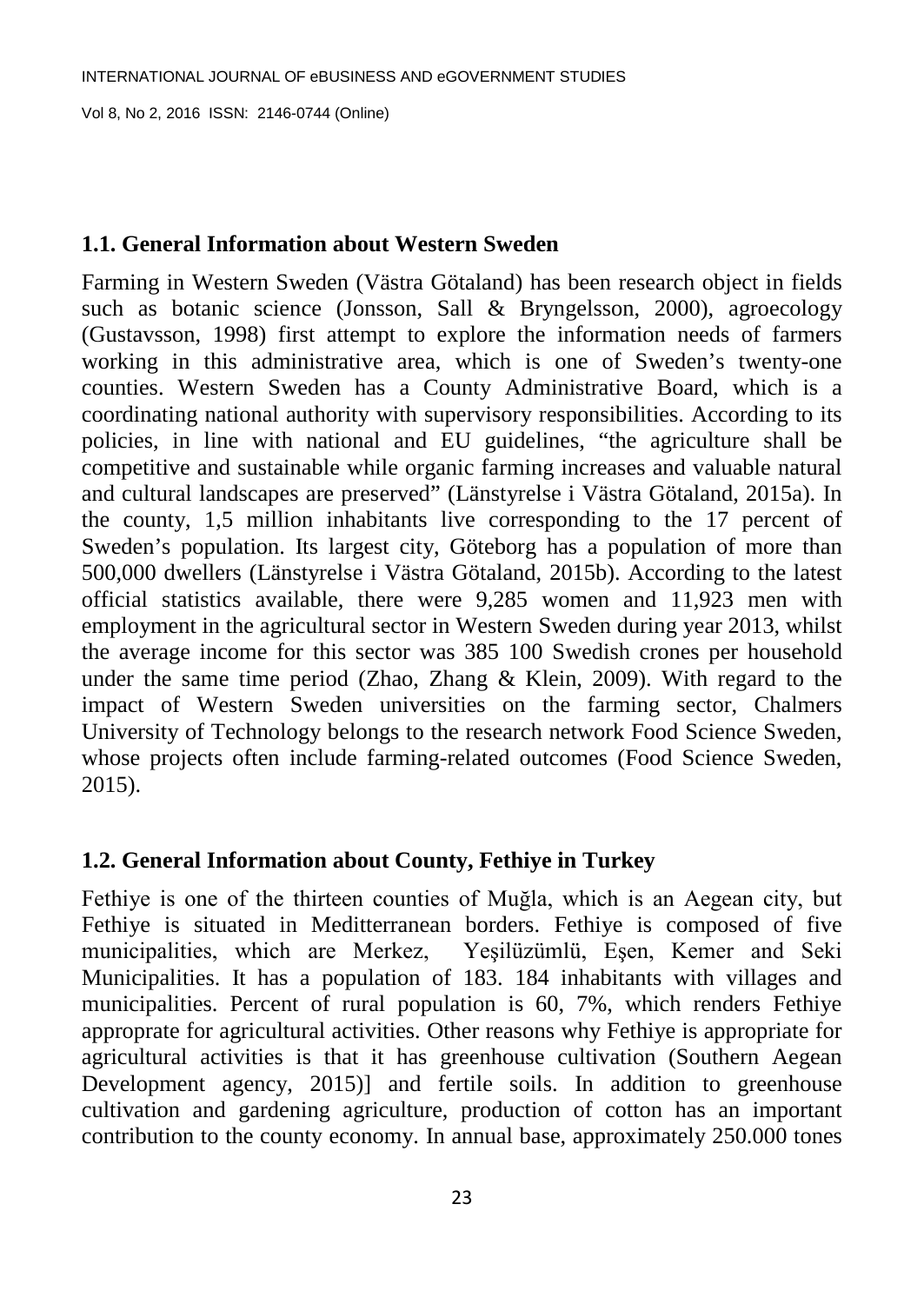of greenhouse tomato and field tomato are produced and they are presented to the domestic and abroad markets. Good weather conditions of Fethiye enable the fertile and effective production of the products (Fethiye Chamber of Commerce and Industry, 2015).

#### **2. DATA COLLECTION AND ANALYSIS**

Our research is a descriptive study. Questionnaire was used as a data collection tool. Questionnaire was adapted from the surveys of Bachhav (2012), Elly & Silayo (2013) and Babu, Glendenning, Asenso-Okyere and Govindarajan (2011). The same questionnaire was applied both in Sweden and Turkey. Turkish version of the questionnaire was - translated into Swedish. In the survey, random sampling was used (2013). In Sweden, details of appropriate respondents were retrieved by using the contact details directory *Eniro* (www.eniro.se), publicly available on the web as not always the farmers' full contact details were available. In many cases e-mail addresses or telephone details were missing as the street address is the type of contact detail typically reported by this directory. In order to facilitate the farmers' response to our questionnaire, combined data collection strategy was employed. Online version of the form was sent to informants via emails. A link to the online questionnaire was also embedded into posts and messages sent to farming-related Facebook groups (Grieve, Witteveen & Tolan, 2014) relevant for the Western Sweden area. Through the aforesaid collection channels we received seventeen filled online questionnaires. A print version of the questionnaire (identical to the online form) was also sent to 50 farmers working in Western Sweden, all amongst those not having already participated in the online survey. Number of print questionnaire was limited to 50 because of time and economic constrains. 15 forms were returned filled. Data from the online version of the questionnaire was merged with those from the print version. A total number of 32 filled forms were reached through both the online and the mail-based data collection. The dynamic nature of Facebook made it quite difficult to define with exactness the non-response rate for the online questionnaire. In some cases, the respondents stated the reasons why they could not participate to our study: "having left the farming sector", "being out of the scope of the questionnaire" (but formally belonging to the farming sector), "being too busy", "the lack of economic incentive for filling in the questionnaire". The response rate for the print questionnaire was 30 percent. We processed the data using the statistic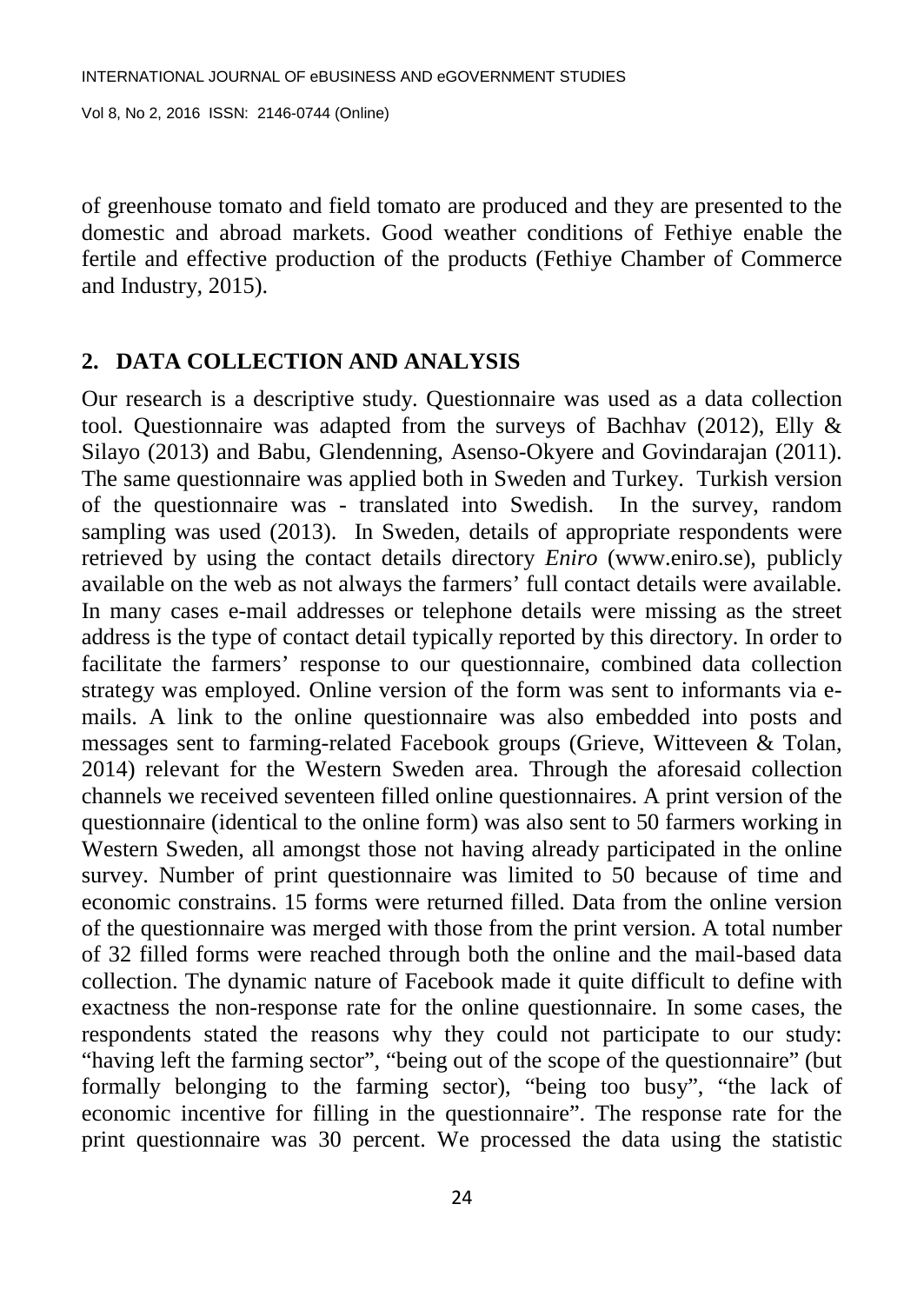software SPSS and performed descriptive statistical analyses. In Turkey, prior to the application of the questionnaires, an interview was made with the required farming associations in Fethiye and the farmers were contacted during their field work and phone conservations were made with them. They were requested to fill in the forms on the phone with question-answer technique. 38 farmers accepted to answer the questionnaire questions in Fethiye, Turkey.

# **2.1. Results from Western Sweden**

Out of the thirty-two surveyed farmers, nine were female and twenty-three male. The most common level of education attainment was secondary education (nineteen farmers). Four farmers had a BSc-level degree and as many had achieved post-graduate education. According to a Likert scale (Swigon, 2014) with attitude values one (strongly disagree) to five (strongly agree), our survey detects as key information need the one related to current market prices (31.3 percent of the informants attributed value five and 37.5 percent value four). Information on market prices as a major concern in farmers' daily life is also one of the findings in Aina's (2012) survey. From our data collection, information about agricultural technologies emerged as a significant information need as well, (15.6 percent for value five and 37.5 percent for value four). Technical aspects of farming such as harvesting technique, agricultural equipment, variety of seeds, seeds fertilizers and plant protection techniques were also stated by our informants as daily-life information needs, though on a minor scale. Even more levelled attitude values accompanied the statements about product planning, health rights of farmers and types of soil. Most of the surveyed farmers did not feel in need of more information about pesticides. In his/her answer to one print questionnaire a farmers stated with irony that the vendors make sure that they do not miss any information about this topic. Information about topography, geographic characteristics of the lands and general geography did not result as being priorities at all, at least according to those farmers exposed to our survey. The same can be said with regard to information about irrigation systems and characteristics of fruit and vegetables.

On the subject of life-long learning, our survey has shown a demand for farmers' professional courses, at least amongst our informants (twenty-three out of thirtytwo farmers attributed values three to five to this specific information need).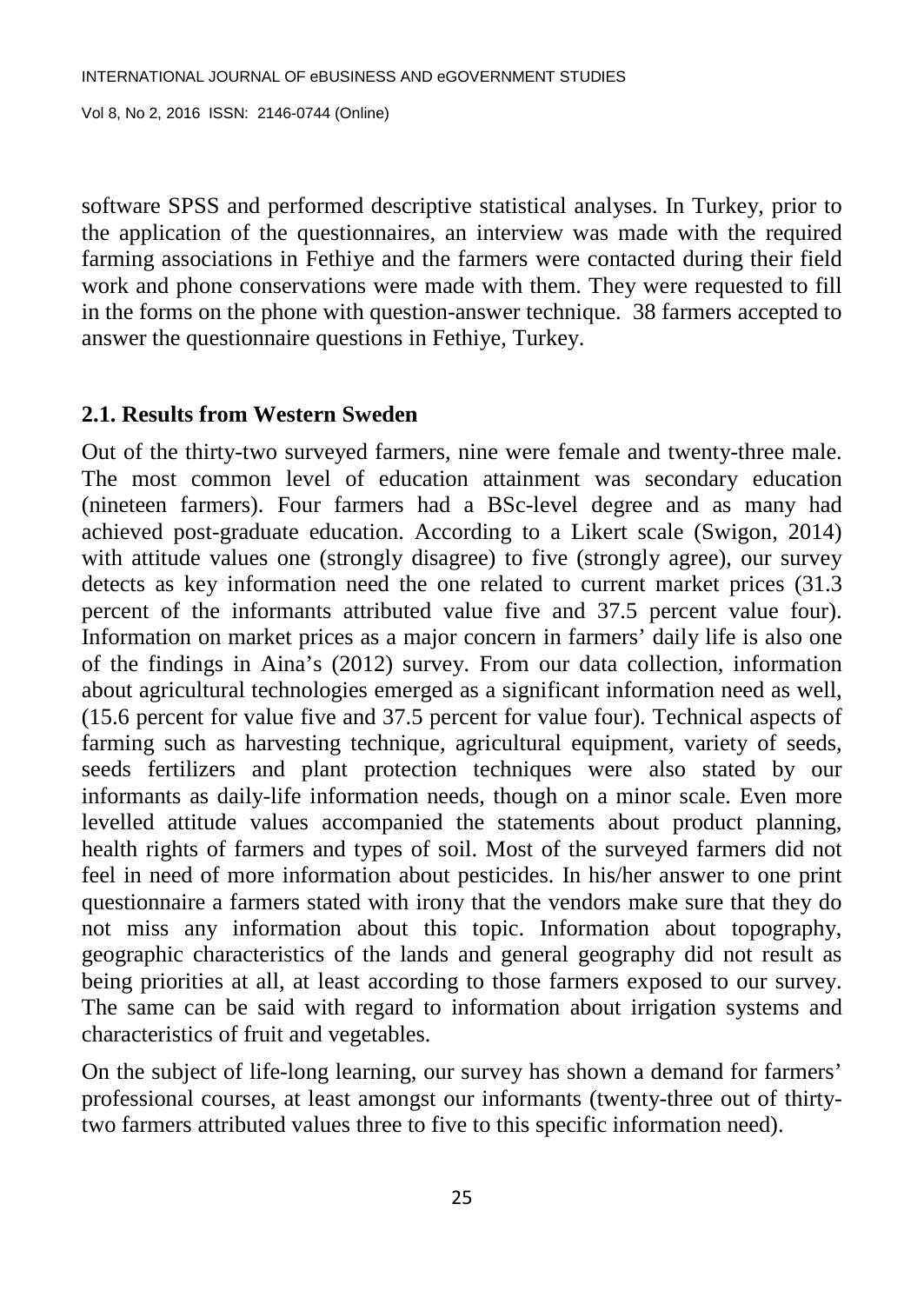#### INTERNATIONAL JOURNAL OF eBUSINESS AND eGOVERNMENT STUDIES

Vol 8, No 2, 2016 ISSN: 2146-0744 (Online)



#### **Figure-1: Information Needs of Farmers in Western Sweden**

*Fig. 1* above illustrates what kind of information sources the farmers involved in our survey normally use in their daily life. The prominence of journals and Internet as information sources shows a similar tendency as according to Aina's (2012) study on information needs and behavior of agricultural stakeholders in Botswana. A significant difference between our findings and those of this previous study is the fact that this tendency applies there to agricultural researchers and students rather than to farmers. Our informants named also other information sources in addition to those listed in the questionnaire such as social media, trade union publications, vendors, advisors/consultants and authorities relevant for the farming sector. More traditional mass-media such as television and radio were not named at all as information sources, which is contrary to what found by earlier studies on farmers' information behavior (Aina, 2012; Nyareza & Dick, 2012; Sverige officiella statistik, 2013).

As can be inferred from our findings that tendency of the farmers to have information need about innovative farming techniques reflect the inner desire of the farmers to keep with the recent technologies. Innovation-based tendency of the farmers can be said to be resulted from the developed structure of the country.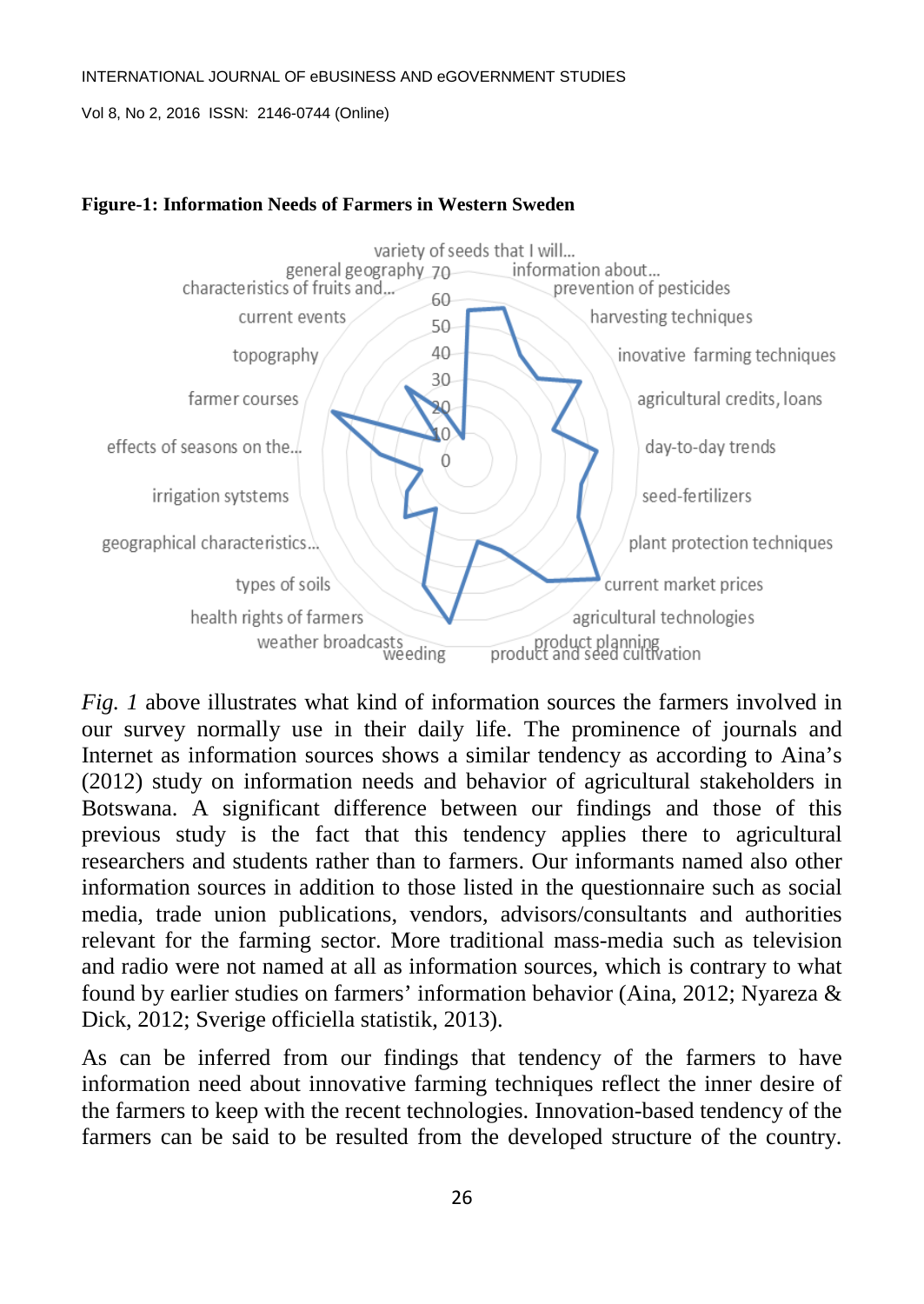High rates of day-to-day trends, agricultural technologies, farmer crops, variety of seeds, agricultural equipment (modern, technical and traditional equipment), and plant protection techniques can be said to be resulted from the fact that farmers feel the need to improve themselves and to adapt to the newly-introduced methods and knowledge in the farming field. Higher tendency of the farmers to get information about weather broadcast can be said to be resulted from their concern about the bad effect of the weather conditions on the products.



**Figure-2: Farmers' information sources (Western Sweden)**

## **2.2. Results from Fethiye, Turkey**

Totally, thirty eight participants answered the research. Thirteen of them are female and twenty five of them were male. 34. 2 % of the participants were illiterate, 52. 6 % of them were graduates of primary school and 13.7% of them were graduates of primary school. When findings are analyzed, tendency of farmers to have information need regarding plant protection techniques, agricultural technologies, product and seed cultivation, innovative farming techniques can be said to reflect the inner desire of the farmers to improve their farming skills and gain knowledge regarding their field. This may be associated with the tendency for professional development. Higher tendency of the farmers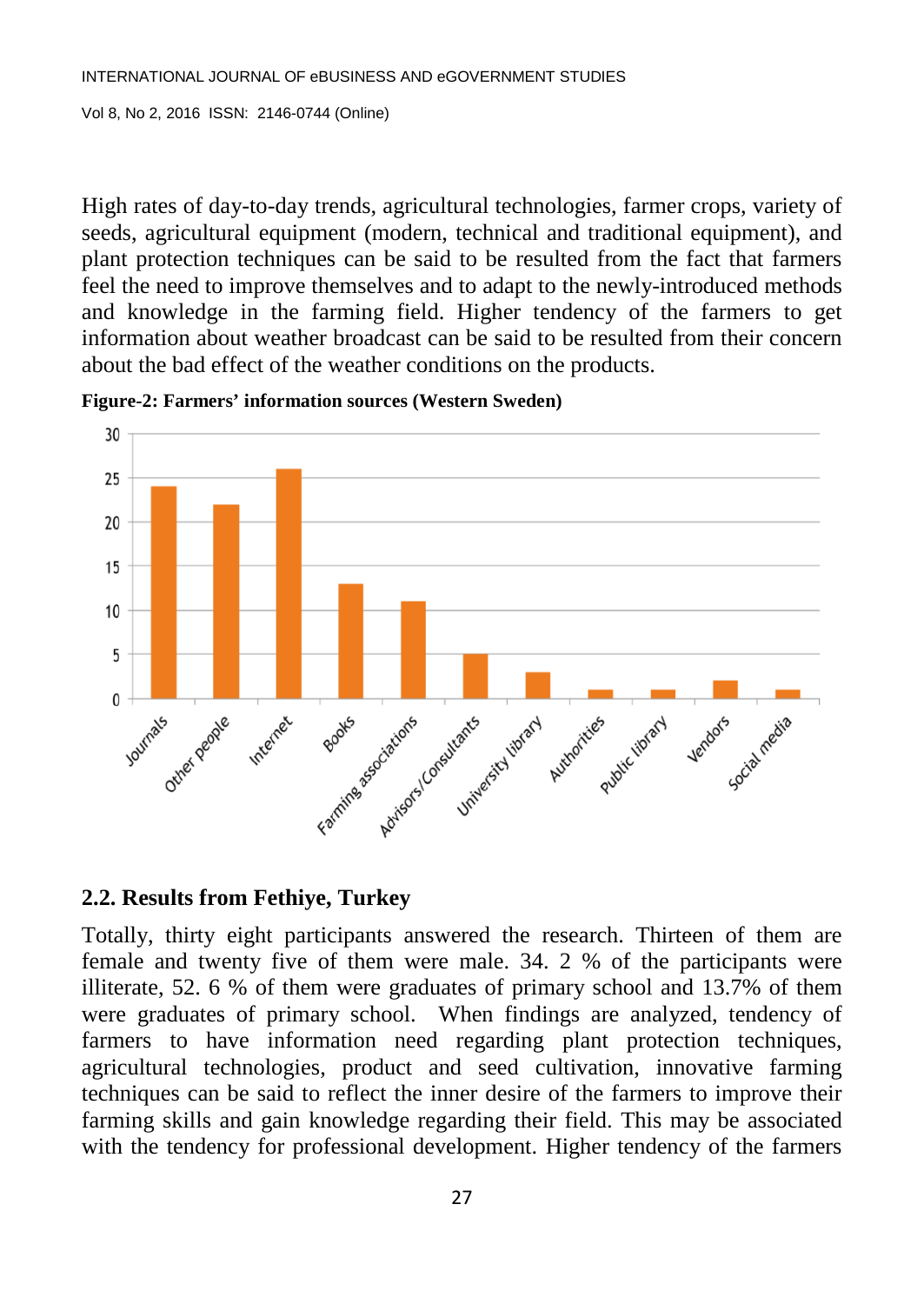to get information regarding weather broadcast and geographical characteristics of the land and effects of the season on crops, topography can be associated with their concerns about the possibility of infertile products, fruits and vegetables. It may be put forward that farmers are getting afraid of economic slowdown in farming marketing. Possible infertile products may lead to this critical situation. If farmers get further information about possible negative weather conditions or appropriate weather conditions, they can arrange their farming plan according to this. Low tendency of the farmers to get information regarding agricultural equipment (modern, technical and traditional) can be said to be resulted from their traditional attitudes on farming equipment. They may get used to use the same equipment or same type of equipment for years and they may not be aware of the current characteristics of the used equipment.



**Figure-3: Information Needs of Farmers in Fethiye, Turkey**

In addition to the information needs of farmers, information seeking behaviors of farmers have been investigated. As identified from our findings of information seeking behaviors of farmers in Fethiye, 86.8 % of the farmers stated that they ask other people while seeking information. 7.9 % of them stated that they use books, 14.6 % of them state that they use Internet while seeking information 2.7%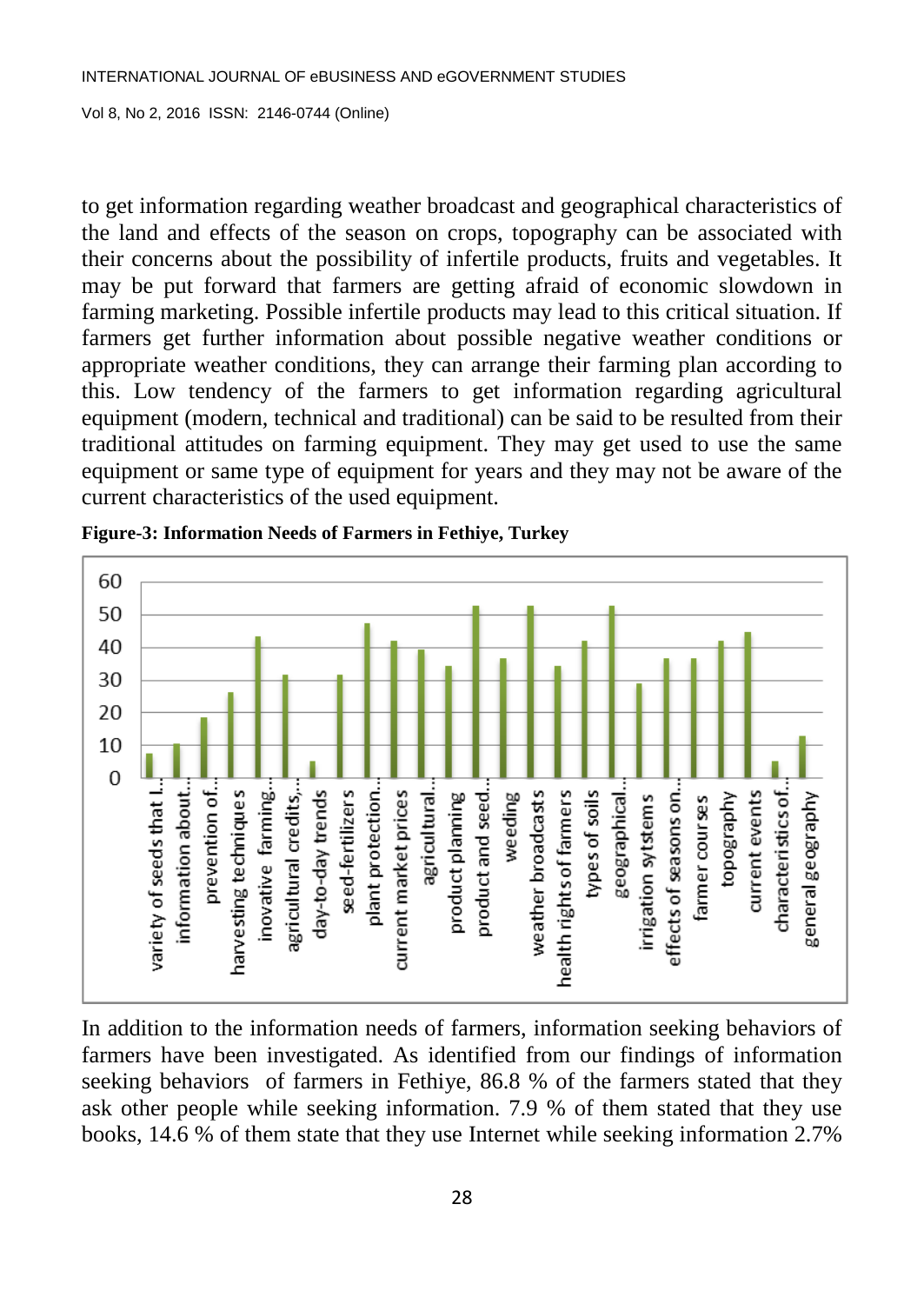of them state that they ask farming associations. When compared with data collected in Sweden, farmer respondents in our survey use Internet and books less than the respodents in Sweden. Use of public library and university library has not been osberved among Turkish farmer respondents. When data collected from Turkey and Sweden is taken into account, option of " aksing other people" is quite common among farmers in both countries. Asking farming associations (Turkey) and relevant authorities, vendors (Sweden) has low rates in both countries.

#### **3. RECOMMENDATIONS AND CONCLUSION**

When findings of Sweden and Turkey are compared and contrasted, farmers in both countries are in the high tendency of seeking for innovative farming techniques, plant protection techniques which can be said to put forward their desire to follow the recent trends in the farming field and improve themselves in their farm field. Farmers of the both countries, which cannot be undervalued in terms of percentage, state they have information need about credits and loans which may be associated with low-budget of farmers in both countries despite the HDI values. In both countries, it can be seen that farmers are in the tendency to ask others while seeking information. In Turkey, tendency of farmers to find the information in the books is quite low, while this rate is higher in Sweden. This situation may be said to be resulted from the higher reading level of Sweden. When Internet use rates are compared and contrasted, the rates in Sweden are seen to be higher, which may be associated with the more familiarity of the Swedish farmers with Internet when compared with Turkey. Based upon these findings, farmers in Turkey can be provided with basic Internet literacy courses, which will enable them to gain skills in Internet search and information literacy. Farming associations and libraries can provide the agricultural books for farmers. Local government can undertake more significant roles. Travellling libraries can visit small villages and provide the farmers with required information and ecology books, resources periodiically. Farming companies are also recommended to provide electronic and printed resources about recent farming techniqes, irrigation methods, tools, characteristics of the seeds they provid and sell.

Also, rates of using journals are higher, which may be associated with the higher awareness level of the farmers while seeking information when compared with Turkish farmers as we couldn't get any answers relating to journals in Fethiye, Turkey. Also, rates of using farming associations as an information source are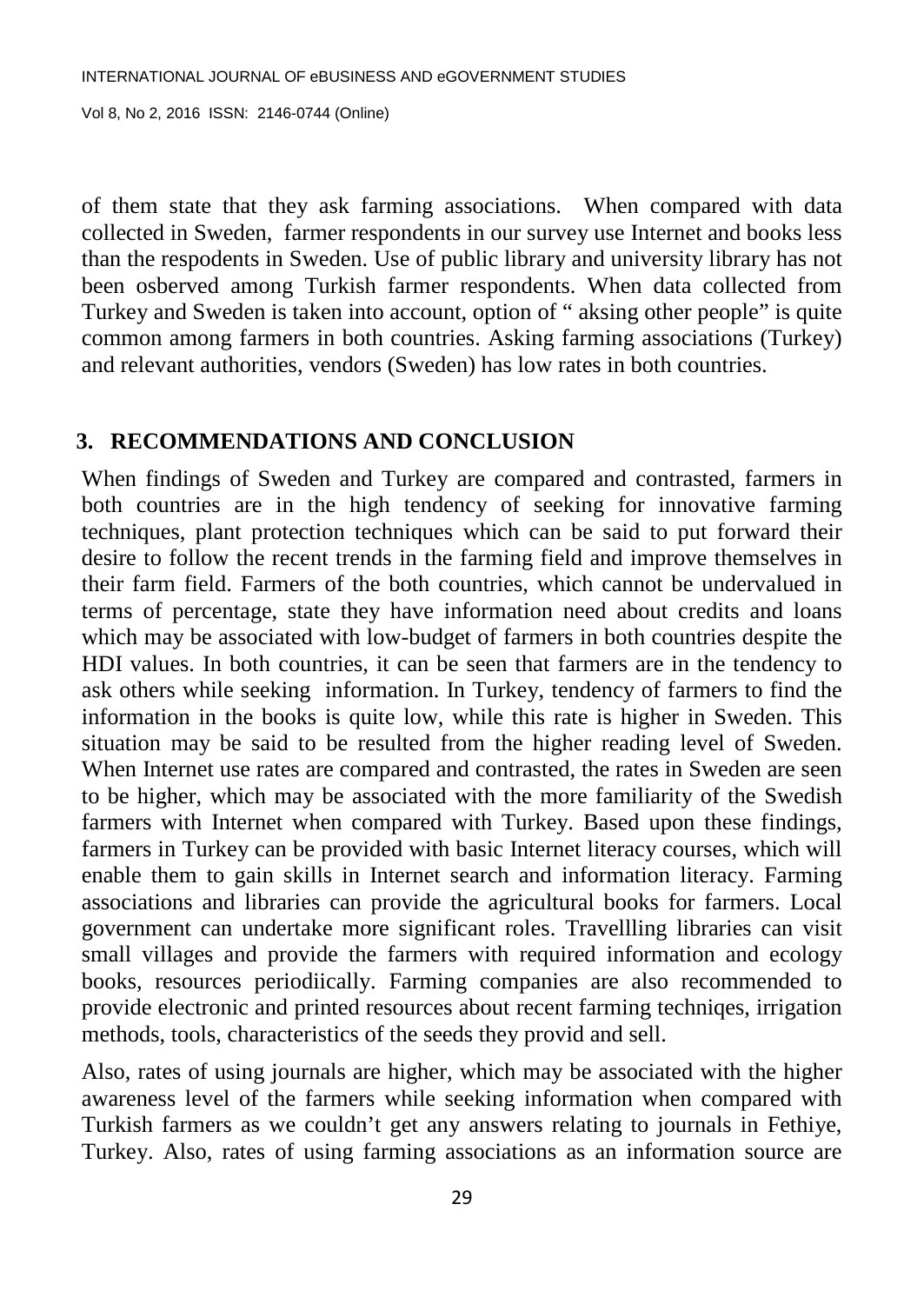higher in Sweden than Turkey. This may be associated with the higher awareness level of farmers in Sweden while seeking information and their conscious ideas about the activities of the farming associations. When findings of information seeking behavior of Swedish farmers are examined, they are seen to ask public libraries and university libraries. This can be said to reflect the fact that farmers prefer to use public library and university library in their farming activites even though the rate of using public library and university library is low. Non use of library in Turkey may be associated with the lower awareness level of the farmings and or fewer adverts relating to library activities. What is more, this lower rate may be stem from the absence of information or materials, farm-related collections of the libraries or less-introduced library services.

When the low rates of using library in Sweden and non-use of library regarding agricultural information are taken into consideration, both university and public libraries can develop routine-based agricultural courses for the farmers in order to raise their awareness. Both agricultural-themed and computer-based courses had better be given by the public libraries. This is believed to enable them to gain consciusness and information literacy skills. When they have moderate level of information literacy skills, they can access to information they need both using their personal computers and shared commın computers in public libraries or any other kind of libraries, which can be said to attact their attention towards library activities. Libraries can be recommended to provide special information package relating to farming activities. Green spaces can be designed in public libraries that will attract the attention of both farmers and other people who need this kind of information Farmers can also be provided with environmental literacy courses that will help them to gain practical and theoretical awareness about greenization of environment and taking careful steps in agricultural activities. Farming-related information can be provided according to the addressed need of the farmers. Farm-related needs may vary according to the region farmers live, therefore, specific field surveys or need analysis peculiar to a specific agricultural land or geographical region is recommended as part of this study. Morever, farmers associations and chambers can play significant roles; therefore, they can analyze the needs of farmers and provide them with the required information. What is more, use and utilization of E-government services and projects can be beneficial for the farmers. Thus, specific training could be given to improve their awareness and digital literacy skills using e-services in relevant portals.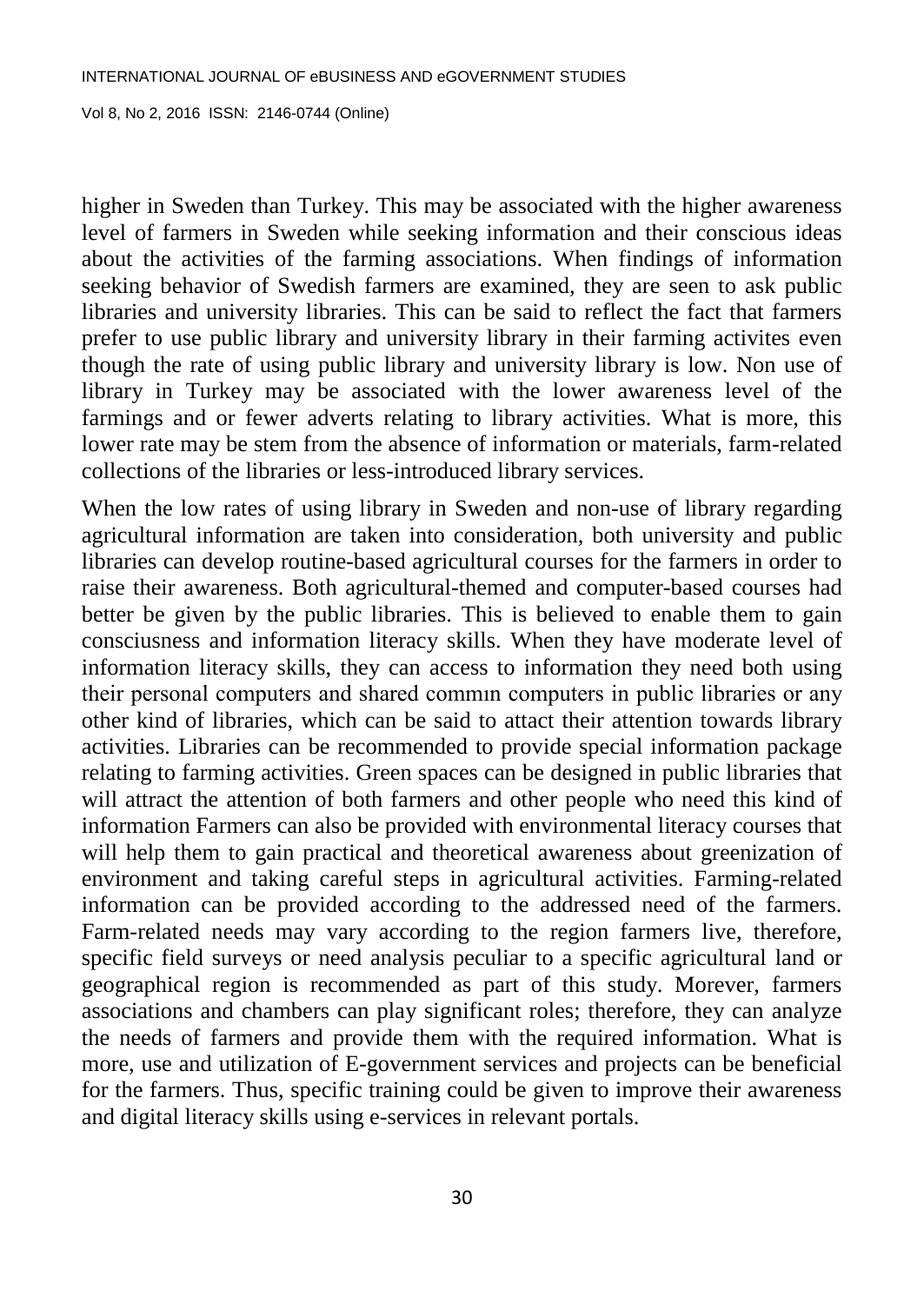## **ACKNOWLEDGMENT**

This paper is the adapted and full paper version of the work presented and published as abstract in European Conference on Information Literacy 2015 (ECIL2015) in Talinn, Estonia.

## **BIBLIOGRAPHY**

Adomi, E.E., Ogbomo, M. O. and Inoni, M.O. (2003), Gender factor in crop farmers' access to agricultural information in rural areas of Delta State, Nigeria, Library Review, Vol. 52 Iss 8 pp. 388 – 393.

Agriculture Monitoring and Information System Project. Accessed from <http://www.tarbil.org/> in 10.08.2016.

Aina, L. O. (2012). The information environment of agricultural stakeholders in Botswana. *Information Development, 28*(2), 149-159.

Babu, S.C., Glendenning, K. A. & Govindarajan, S. K. (2011). Farmers' information needs and search behaviors: Case study in Tamil Nadu, India, INTERNATIONAL FOOD POLICY RESEARCH INSTITUTE.

Bachhav, N. B. (2012). Information Needs of the Rural Farmers: A Study from Maharashtra, India: A Survey, *Library Philosophy and Practice (e-journal).* Paper 886.<http://digitalcommons.unl.edu/libphilprac/866>

Brink, J., Dahlander, L., & McKelvey, M. (2007). Developing capabilities: An analysis of biotechnology in two regions in Australia and Sweden. *European Planning Studies, 15*(6), 727-751.

Economic Times (2016). Accessed from <http://economictimes.indiatimes.com/definition/human-development-index> in 27.10.2016.

Elly, T. and Silayo. E. E. (2013). Agricultural information needs and sources of the rural farmers in Tanzania: A case of Irınga rural district, *Library Review, 62*(8/9), 547-566.

EU SCAR (2012). Agricultural knowledge and innovation systems in transition- a reflection paper, Brussels.

Fethiye Chamber of Commerce and Industry, accessed from [http://www.fto.org.tr/Fethiye\\_genel\\_tanitim.aspx address in 11.07.2015.](http://www.fto.org.tr/Fethiye_genel_tanitim.aspx%20address%20in%2011.07.2015))

Food Science Sweden. (n. d.). Om Food Science Sweden. Retrieved Retrieved June 2015, 26 from<http://foodsciencesweden.se/om-fss/om-food-science-sweden/>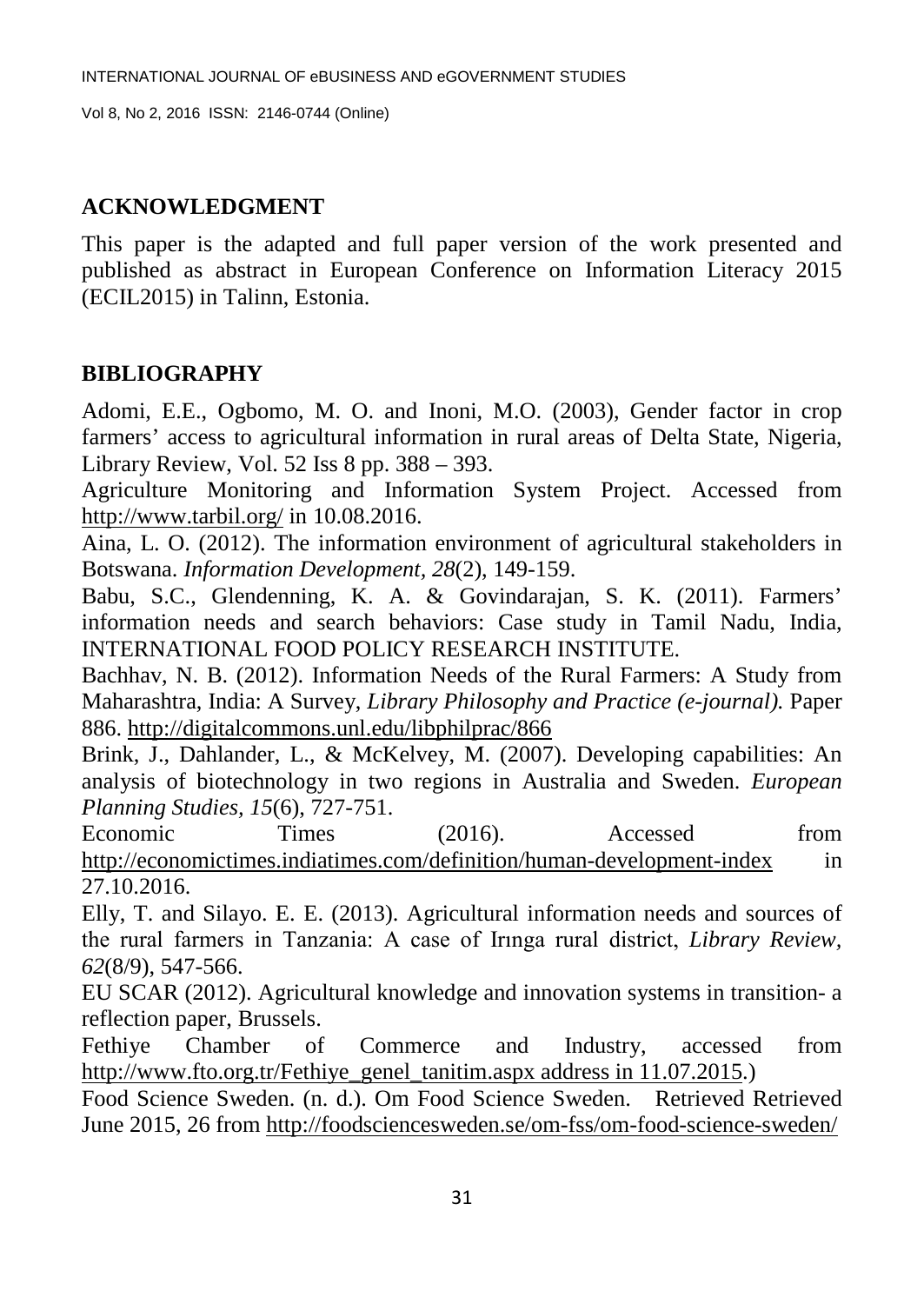Grieve, R., Witteveen, K., & Tolan, G. A. (2014). Social Media as a Tool for Data Collection: Examining Equivalence of Socially Value-Laden Constructs. *Current Psychology, 33*(4), 532-544.

Gustavsson, J. (1998). Swedish measures to reduce ammonia emissions. *Nutrient Cycling in Agroecosystems, 51*(1), 81-83.

Jonsson, R., Sall, T., & Bryngelsson, T. (2000). Genetic diversity for random amplified polymorphic DNA (RAPD) markers in two Swedish populations of Pyrenophora teres. *Canadian Journal of Plant Pathology-Revue Canadienne De Phytopathologie, 22*(3), 258-264.

Human Development Reports, accessed from <http://hdr.undp.org/en> in 10.07.2015.

Länstyrelse i Västra Götaland. (2015a). Agriculture and rural areas Retrieved June 2015, 26 from http://www.lansstyrelsen.se/vastragotaland/En/lantbruk-ochlandsbygd/Pages/default.aspx

Länstyrelse i Västra Götaland. (2015b). Västra Götaland County Retrieved June 2015, 26 from [http://www.lansstyrelsen.se/vastragotaland/En/om](http://www.lansstyrelsen.se/vastragotaland/En/om-lansstyrelsen/vastra-gotaland-county/Pages/default.aspx)[lansstyrelsen/vastra-gotaland-county/Pages/default.aspx](http://www.lansstyrelsen.se/vastragotaland/En/om-lansstyrelsen/vastra-gotaland-county/Pages/default.aspx)

Marchionini, G. (1995). Information Seeking in Electronic Environments, Cambridge University Press, New York, USA.

Meng, Z. (2013). Scable Simple Random Sampling and Stratified Sampling. *Proceedings of the 30<sup>th</sup> International Conference on Machine Learning, Atlanta, Georgia, USA, 2013. JMLR: W&CP. Vol. 28.*

Ministry of Food, Agriculture and Livestock, accessed from [https://www.turkiye.gov.tr/gida-tarim-ve-hayvancilik-bakanligi\)](https://www.turkiye.gov.tr/gida-tarim-ve-hayvancilik-bakanligi) in 20.09.2016.

Meitei, L.S. and Devi, T.P. (2009). Farmers information needs in rural Manipur: an assessment. Anaals of Library and Information Studies. Vol. 56. pp.35-40.

Nyareza, S., & Dick, A. L. (2012). Use of community radio to communicate agricultural information to Zimbabwe's peasant farmers. *Aslib Proceedings, 64*(5), 494-508.

Opara, U.N. (2008). Agricultural information sources used by farmers in Imo State, Nigera. Information Development. Vol. 24, No. 4. pp. 289-295.

Padel, S. (2001). *Conversion to Organic Milk Production: the Change Process and Farmers' Information Needs.* (Unpublished doctoral thesis). University of Wales, Aberystwyth